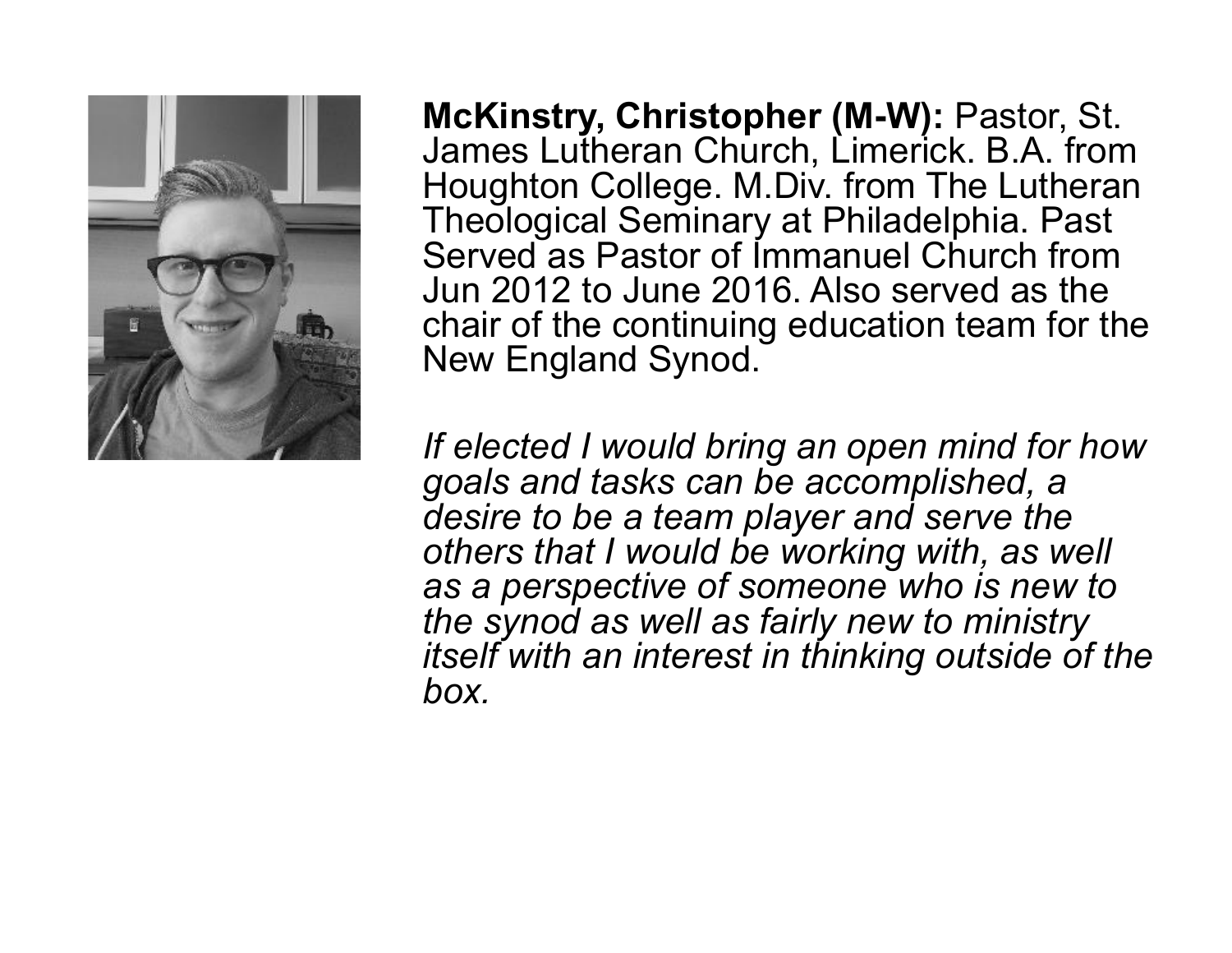

**Hahn, Norbert (M-W):** Pastor, Immanuel Lutheran Church, Philadelphia. M.Div. from Harvard Divinity School. Ph.D. from Emory University. Synod Council, Southeastern Synod; Ecumenical Relations Committee, SE Synod; Consultant to ELCA Division of Congregational Ministries; Board Member, Clinic for Homeless and Low Income People; Neighborhood Outreach and Evangelism; Food for the Poor, Bread for the Word, ELCA World Hunger.

**Spiritual and or Personal Gifts:** Discernment, Leadership, Giving, Teaching, A passion for church-distant people and for people in need. *Wherever I have served, I have served to inspire and empower God's people to grow in spiritual maturity and to reach out to their neighbors (near and far), in word and deed, sharing the love of Christ and growing God's Wisdom*.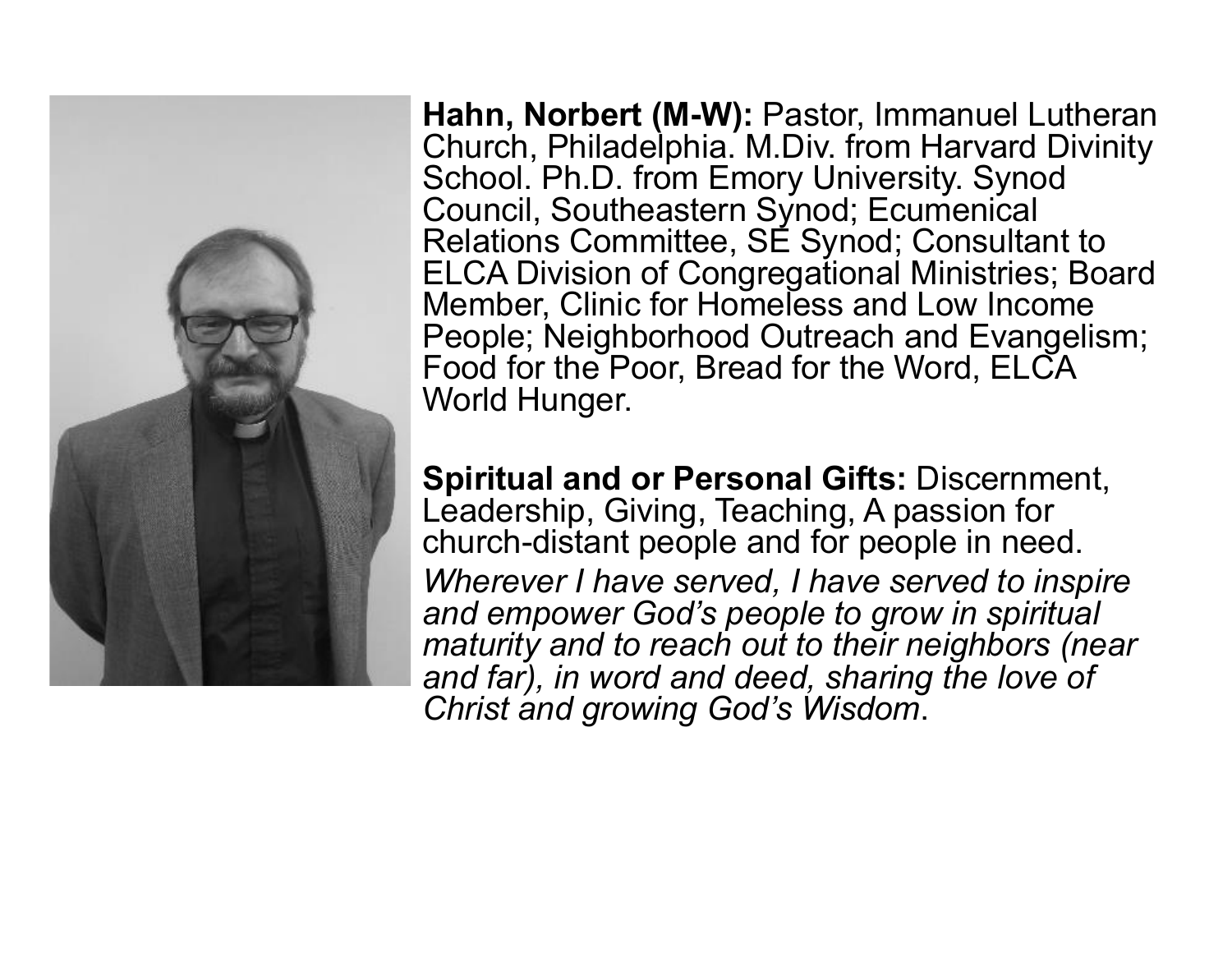

**Chapman, Lynette (F-W):** Pastor, Trinity Lutheran Church, Perkasie. B.S. from Penn State University. M. Div. from Lutheran Theological Seminary at Gettysburg. St. James Lutheran Church, Pastor/Redeveloper 2005-2007; Trinity Lutheran Church, Pottsville – Associate Pastor 1999-2005; Evangelism Committee SEPA; SPCA Volunteer; President of the Quakertown Ministerium; Board of Directors, Homeless Shelter start up, Pottsville.

## **Spiritual and or Personal Gifts:** *I bring*

*experience in a variety of parish settings, including interim ministry experience. I have good rapport with my colleagues and am active in my conference, where we support one another in difficult times. My spiritual gifts are identified as shepherding, discernment, encouraging, and intercession. I am thoughtful, ethical, and able to keep confidence.*